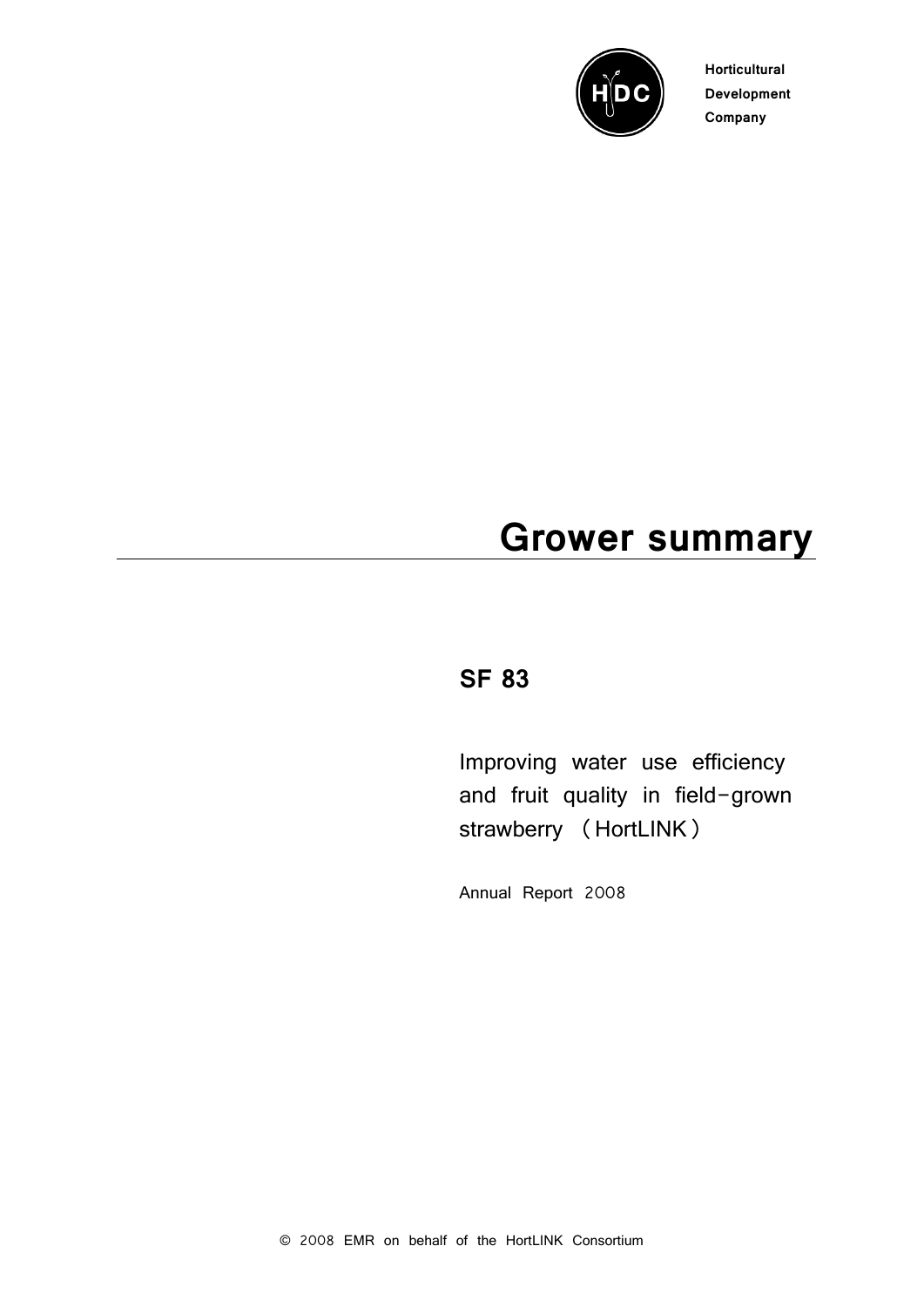# **Disclaimer**

Whilst reports issued under the auspices of the HDC are prepared from the best available information, neither the authors nor the HDC can accept any responsibility for inaccuracy or liability for loss, damage or injury from the application of any concept or procedure discussed.

The results and conclusions in this report may be based on an investigation conducted over one year. Therefore, care must be taken with the interpretation of the results.

#### **Use of pesticides**

Only officially approved pesticides may be used in the UK. Approvals are normally granted only in relation to individual products and for specified uses. It is an offence to use nonapproved products or to use approved products in a manner that does not comply with the statutory conditions of use, except where the crop or situation is the subject of an offlabel extension of use.

Before using all pesticides check the approval status and conditions of use.

Read the label before use: use pesticides safely.

# **Further information**

If you would like a copy of the full report, please email the HDC office (hdc@hdc.org.uk), quoting your HDC number, alternatively contact the HDC at the address below.

Horticultural Development Company Tithe Barn Bradbourne House East Malling Kent ME19 6DZ

Tel: 01732 848 383 Fax: 01732 848 498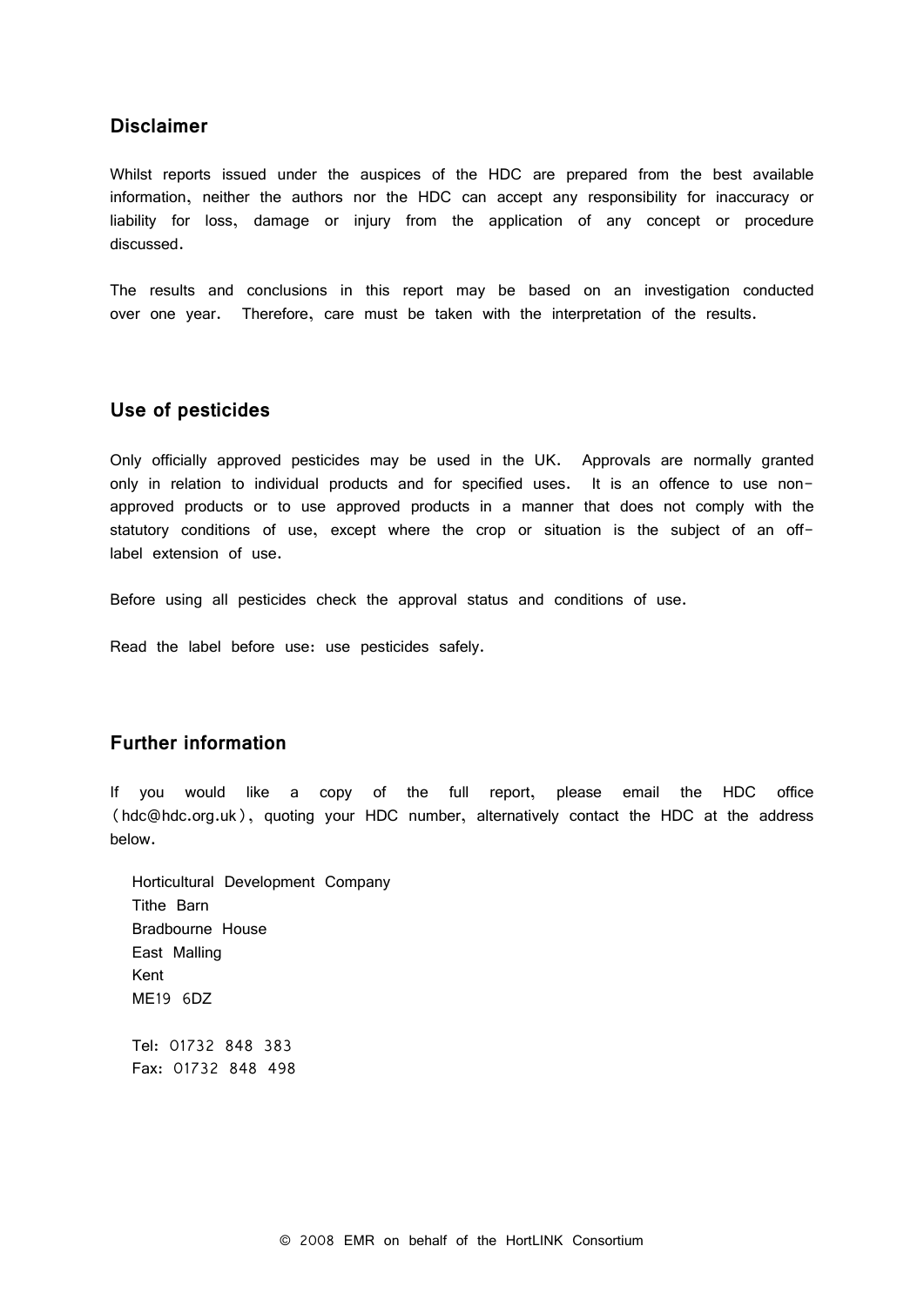The contents of this publication are strictly private to HDC members. No part of this publication may be copied or reproduced in any form or by any means without prior written permission of the Horticultural Development Company.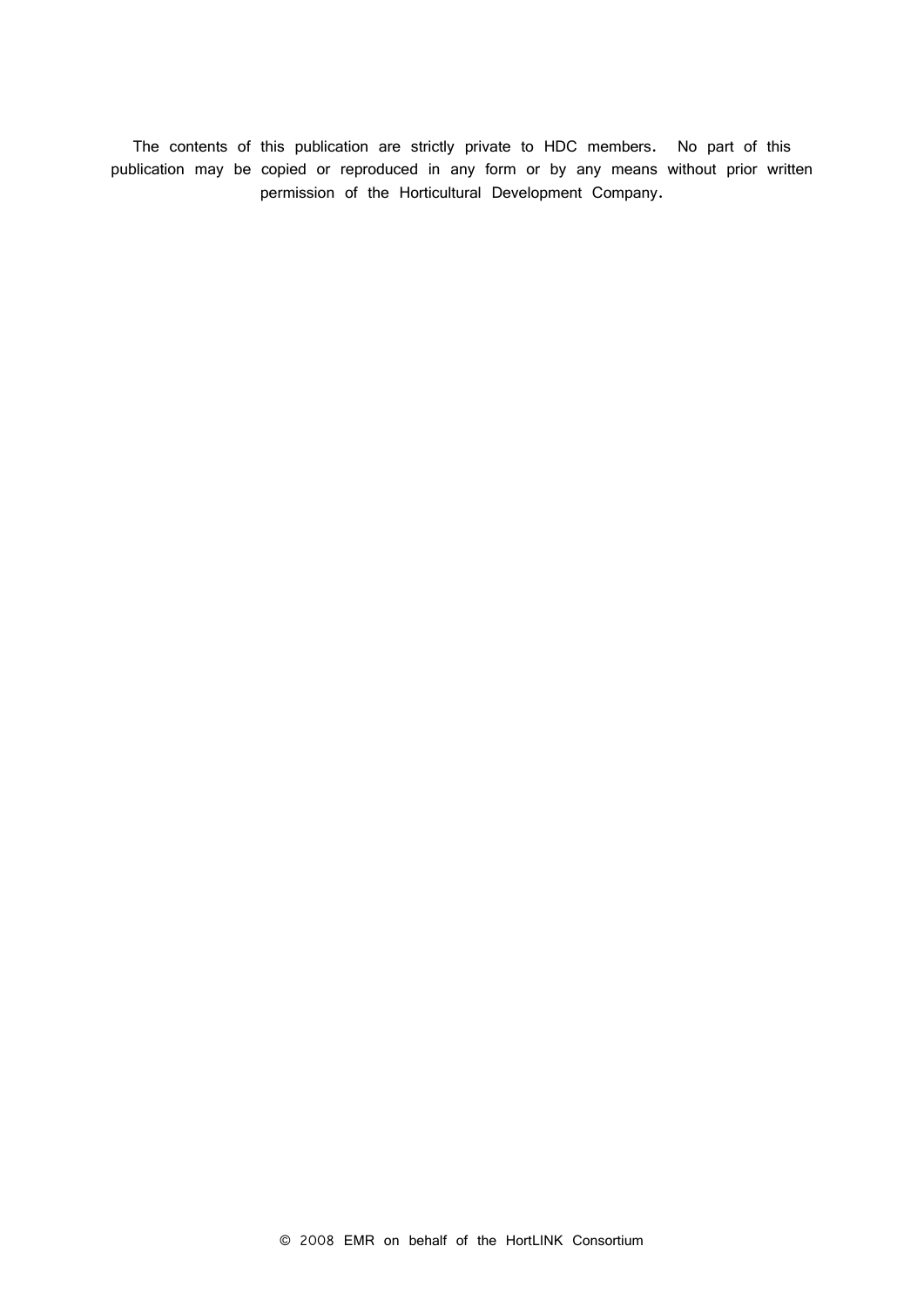### **Headline**

• Irrigation scheduling will save water, improve fruit quality and increase berry shelflife.

#### **Background and expected deliverables**

This Horticulture LINK project is exploring the potential to increase water use efficiency (WUE) in UK field-grown strawberry production by 40% thereby saving water and improving fruit quality.

Irrigation of the UK crop is now essential to ensure the yields and quality demanded by retailers and consumers. However, strawberry growers, Defra and the Environment Agency are all becoming increasingly concerned about the future availability of abstracted water for trickle irrigation. Current abstraction rates in the major strawberry-growing regions are unsustainable and growers must now comply with legislation designed to safeguard these resources (The Water Act 2003). Recent research at EMR and elsewhere has provided major opportunities to use water more efficiently while continuing to meet consumer demand for sweet fruit with good flavour and shelf-life.

There are two aims to this project:

- 1) To devise irrigation scheduling tools to deliver irrigation water when and where it is needed.
- 2) To use the improved irrigation scheduling tool to implement deficit irrigation techniques that deliver further water savings whilst maintaining yields, improving fruit quality and reducing waste.

Expected deliverables from this work include: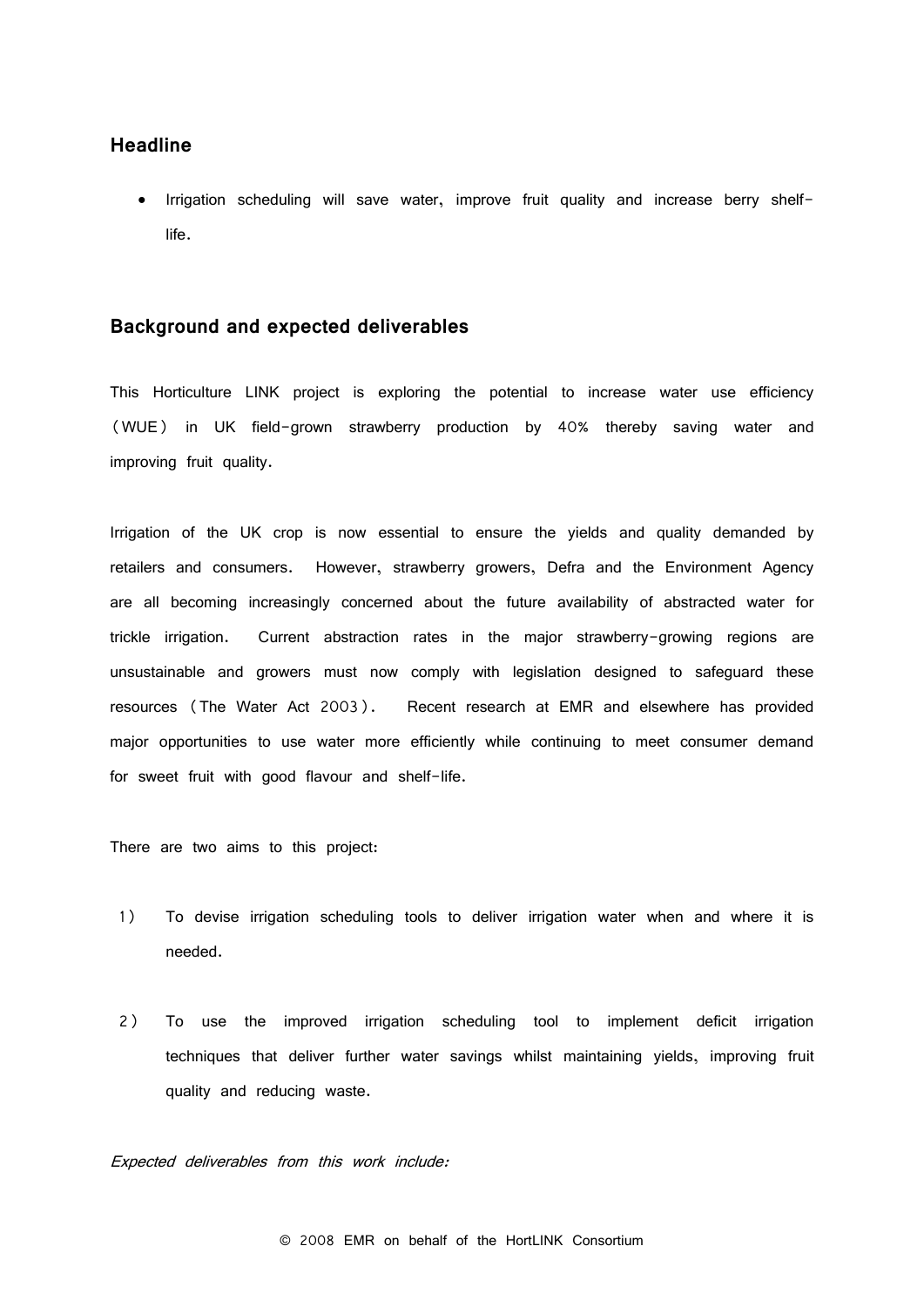- Increased WUE and improved fruit quality that will, in turn, increase sustainability and profitability of this sector.
- Practical ways to use water more efficiently that will enable growers to comply with new legislation while continuing to meet consumer demand for high quality, healthy fruit with good shelf-life potential.
- Reduced water usage (by 30-40%), waste and diffuse pollution.

#### **Summary of the project and main conclusions**

The progress made to date in relation to individual milestones of this LINK project is summarised below.

Set up field trials at EMR to test effectiveness of different irrigation scheduling strategies (month 1).

- Beds were prepared and fumigated in autumn 2006 so that field trials could begin promptly at the beginning of the project.
- Cold-stored, bare-root strawberry plants (cv. 'Elsanta' supplied by RW Walpole Strawberry Plants Ltd) were planted on 27 April 2007.
- Three different approaches to irrigation scheduling were compared (depicted in Figure GS1): scheduling using an Evaposensor to estimate crop evaporative demands; scheduling in response to



**Figure GS 1**. The middle polytunnel of the experimental field plot at EMR

© 2008 EMR on behalf of the H with the irrigation control centre in the background.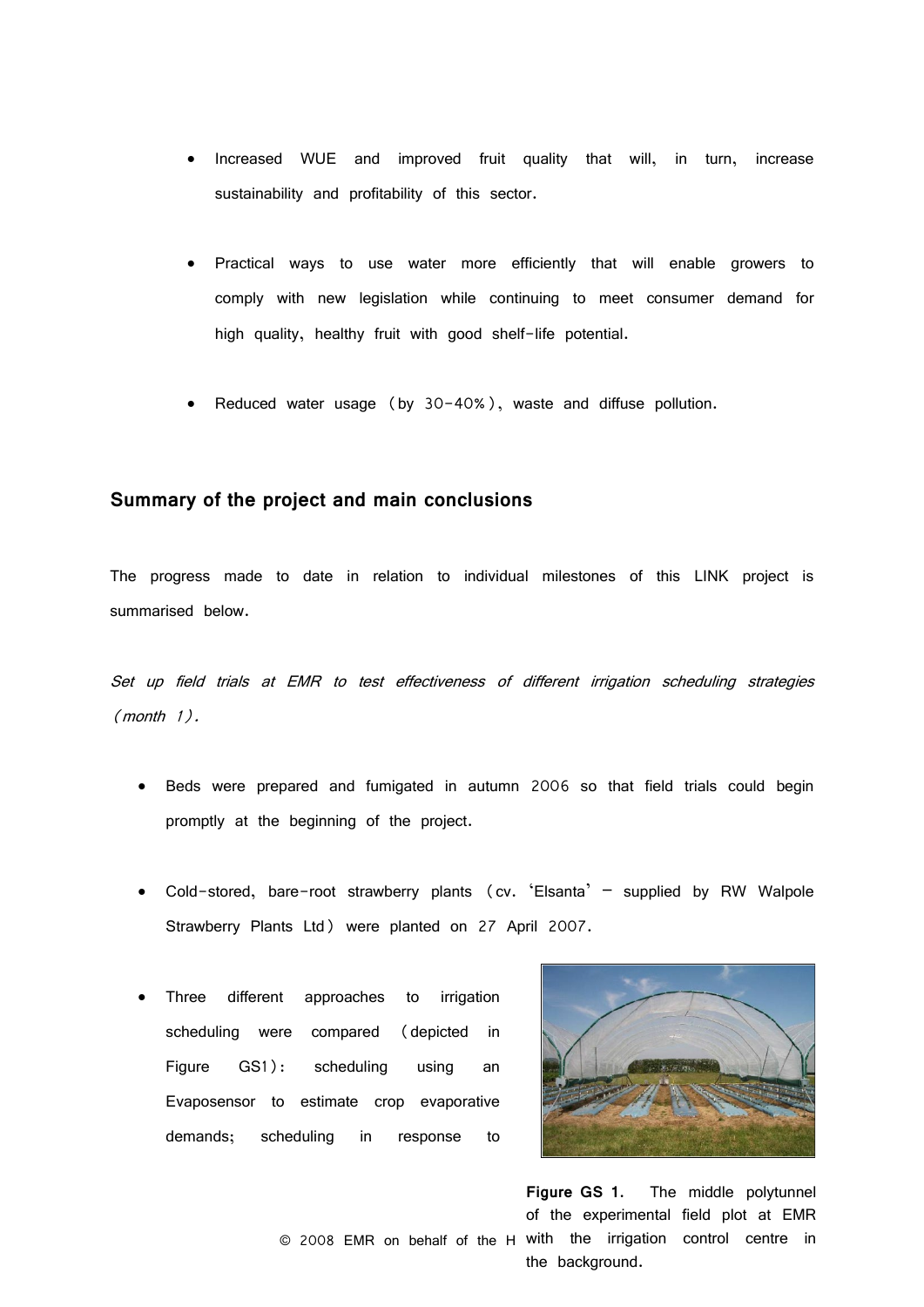changes in the vertical profile of soil moisture content measured by EnviroSCAN probes; scheduling in response to changes in soil moisture integrated horizontally across the rooting zone using ECH2O probes (the closed loop system).

• Two treatments where irrigation was set for fixed times each day (30 and 60 min) were chosen to represent the arbitrary approach to irrigation used by some growers.

Complete physiological measurements and determine marketable yields and WUE associated with each irrigation scheduling strategy on 60-day plants (month 6).

- Measurements of pre-dawn and midday leaf water potential, stomatal conductance and leaf area development suggested that plants in the EnviroSCAN regime were under mild stress during the first two weeks of cropping.
- Yields of Class 1 fruit averaged between 80-90g fresh weight and were less than 50% of those expected from 60-day 'Elsanta' plants.
- Yields of marketable fruit were not significantly affected by the irrigation regimes.
- Scheduling irrigation by any means resulted in substantial improvements in WUE compared to the arbitrary irrigation regimes (Table GS 1).
- The highest WUE was achieved by scheduling using estimates of crop evaporative demand.

**Table GS 1**. Water use efficiencies, expressed as the percentage of the volume of water used in the Arbitrary-30 regime. WUE were calculated from the total irrigation volume applied during each regime between 23 June and 27 July 2007.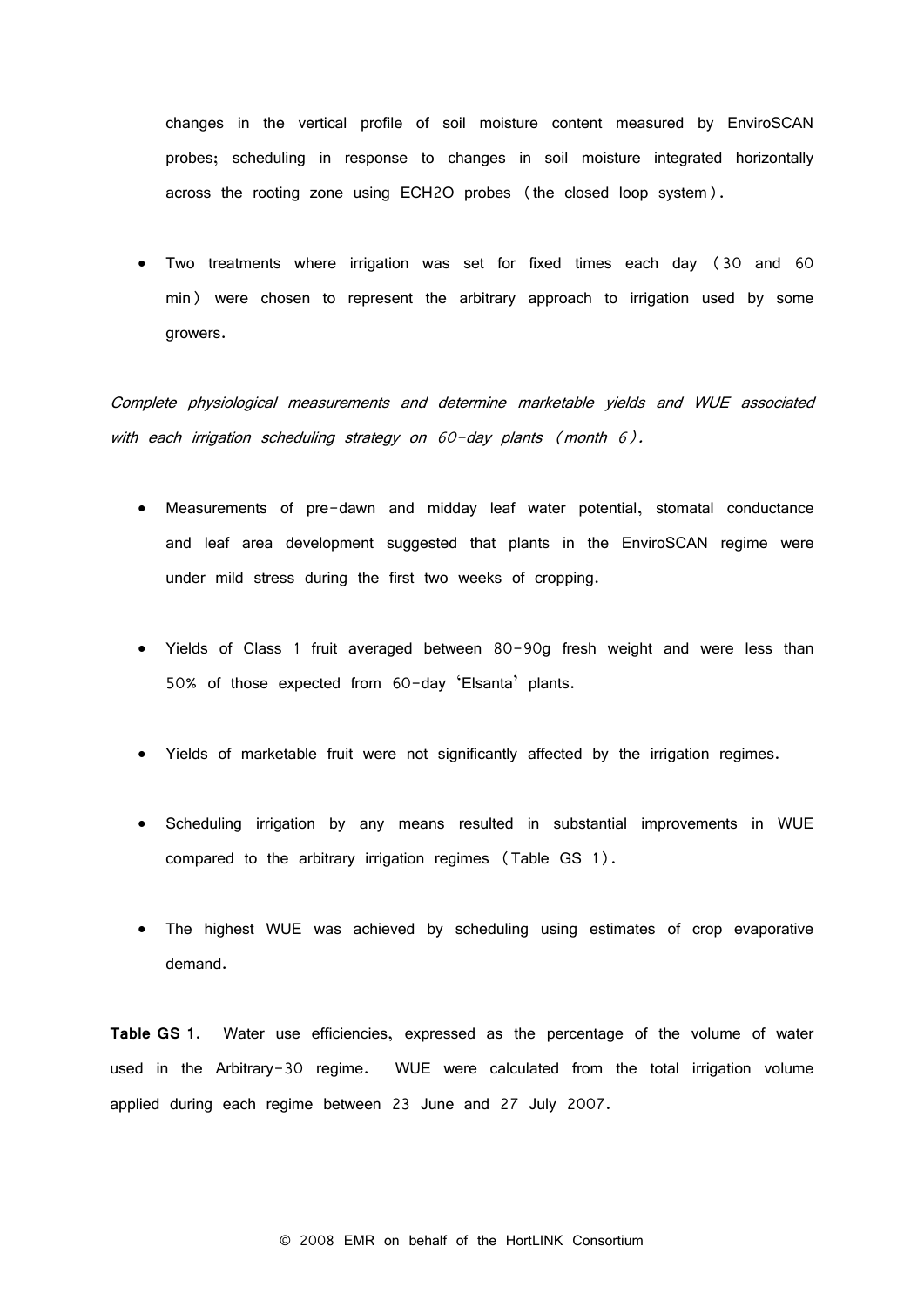| Scheduling   | WUE                 |
|--------------|---------------------|
| regime       | (% of Arbitrary- 30 |
|              | regime)             |
| Evaposensor  | 279                 |
| EnviroSCAN   | 186                 |
| Closed loop  | 193                 |
| Arbitrary-30 | 100                 |
| Arbitrary-60 | 57                  |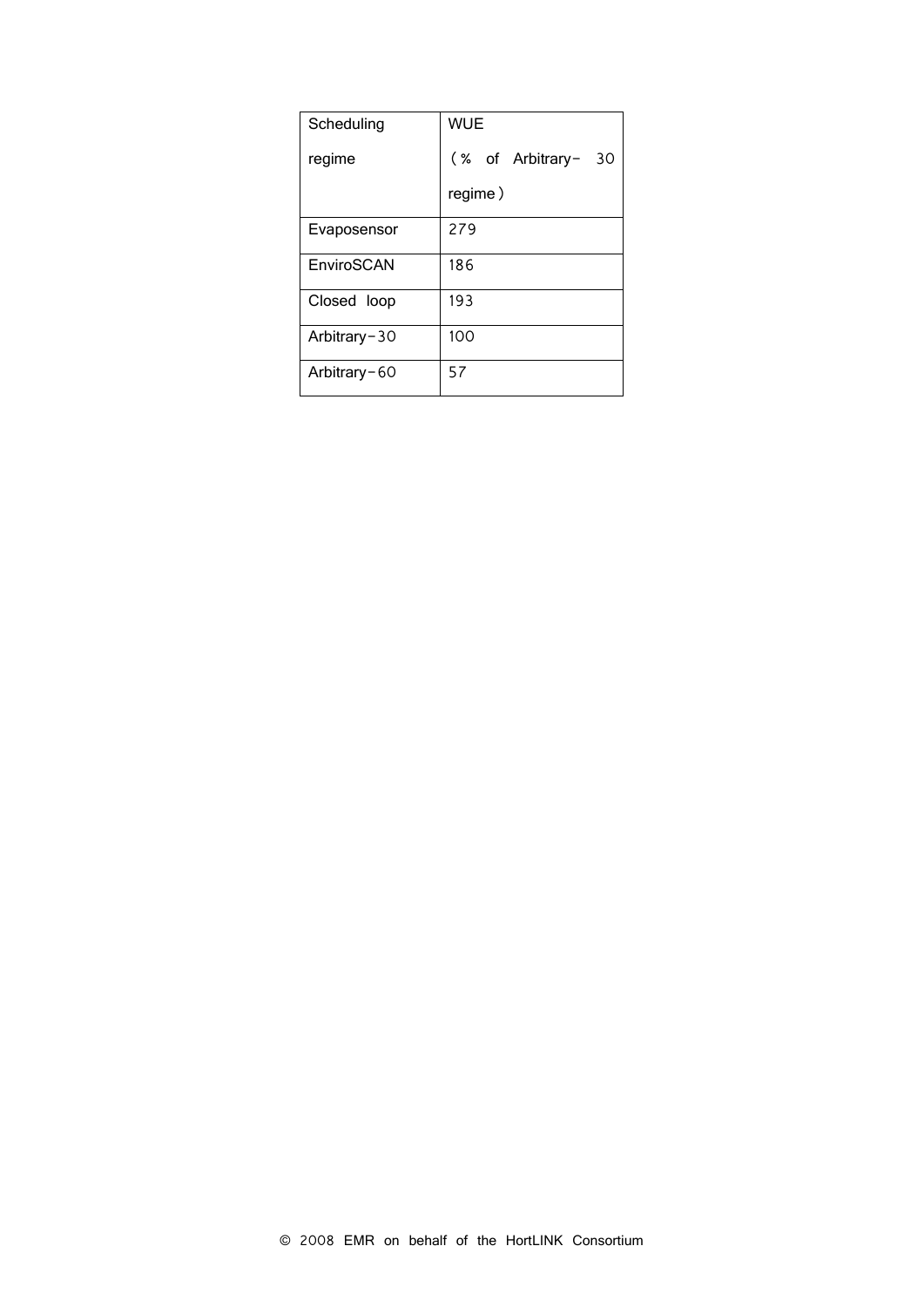Set up experiments in GroDome and refine techniques to quantify root-derived, xylem borne signals in strawberry plants exposed to moderate soil water deficits (month 9).

- Detailed time-courses of the leaf physiological responses to Partial Rootzone Drying (PRD) and Regulated Deficit Irrigation (RDI) have been determined in GroDome experiments.
- Stomata began to close seven days after the beginning of the PRD and RDI treatments.
- Xylem delivery of the hormone Abscisic acid (ABA) from roots to shoots of deficit irrigated plants was increased 3.4-fold and 2.5-fold in PRD- and RDI-treated plants, respectively, within eight days.
- Changes in the output of other putative root-to-shoot signals  $(e.g.$  cytokinins) that may regulate adaptive responses to the deficit regimes are currently being quantified.
- Young fully expanded leaves have been used to develop detached leaf bioassays to help test the involvement of the xylem-borne chemical signals in the regulation of stomatal apertures in deficit-grown plants.

Complete sensory and analytical tests to determine effects of different irrigation scheduling strategies on fruit quality and shelf-life of 60-day plants (month 11).

- Fruit firmness and skin colour were not affected by the different irrigation scheduling regimes.
- Shelf-life tests indicated that rots developed first in fruit from the Arbitrary-30 and Arbitrary-60 regimes during storage at 20  $^{\circ}$ C. No treatment effects on shelf-life potential were detected after berries from each scheduling regime were stored for six days at 5  $\mathrm{^{\circ}C}.$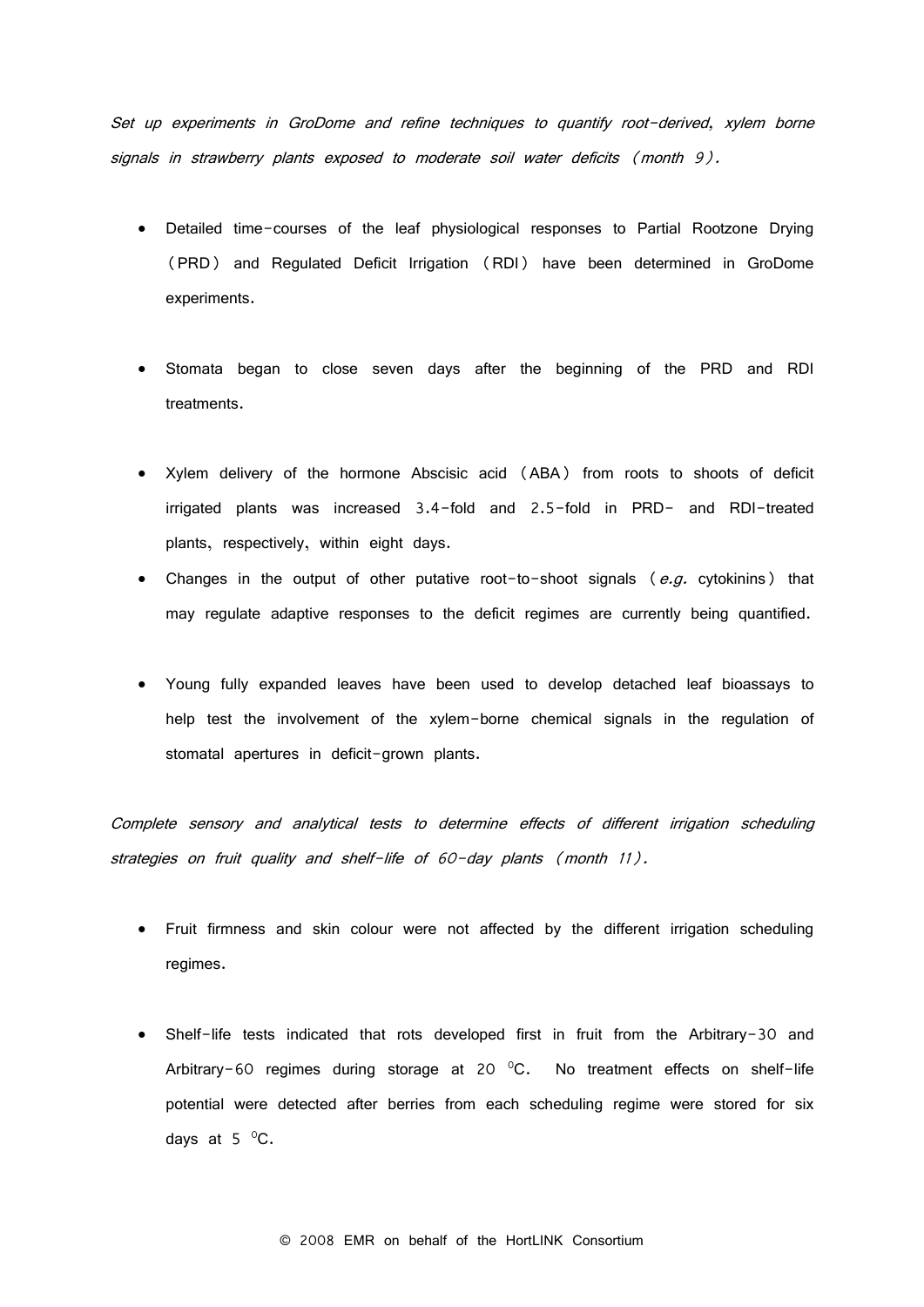- BRIX values of tertiary fruit were highest in the EnviroSCAN and closed loop regimes and were lowest in the Arbitrary-30 and Arbitrary-60 treatments.
- A tasting panel at EMR found that fruit from the closed loop treatment were the most flavoursome and fruit from the two arbitrary treatments were the least flavoursome.
- The production of several key flavour volatiles was reduced in plants in which irrigation was scheduled using EnviroSCAN probes.
- The fruit organic acid profile was unaffected by scheduling regime and was not altered after 6 days storage at 5  $^{\circ}$ C.
- Berry sugar and bioactive content were not altered by the different scheduling regimes.
- Fruit sampled from two grower sites had higher BRIX values, greater concentrations of sugars, lower concentrations of organic acids and a higher sugar:acid ratio than fruit sampled from the trial at EMR.
- The total anti-oxidant capacity of fruit from grower sites was similar to fruit sampled from the different scheduling regimes

#### **Conclusions**

• All 60-day plants were slow to establish and subsequent development was poor, irrespective of the irrigation scheduling regimes. Poor initial plant quality, poor planting and the development of a compacted surface layer meant that the limited number of new roots that were produced were restricted to the top 10 cm of soil. Shoot canopy area was correspondingly small. The poor development was not due to water deficits or to nutrient deficiencies.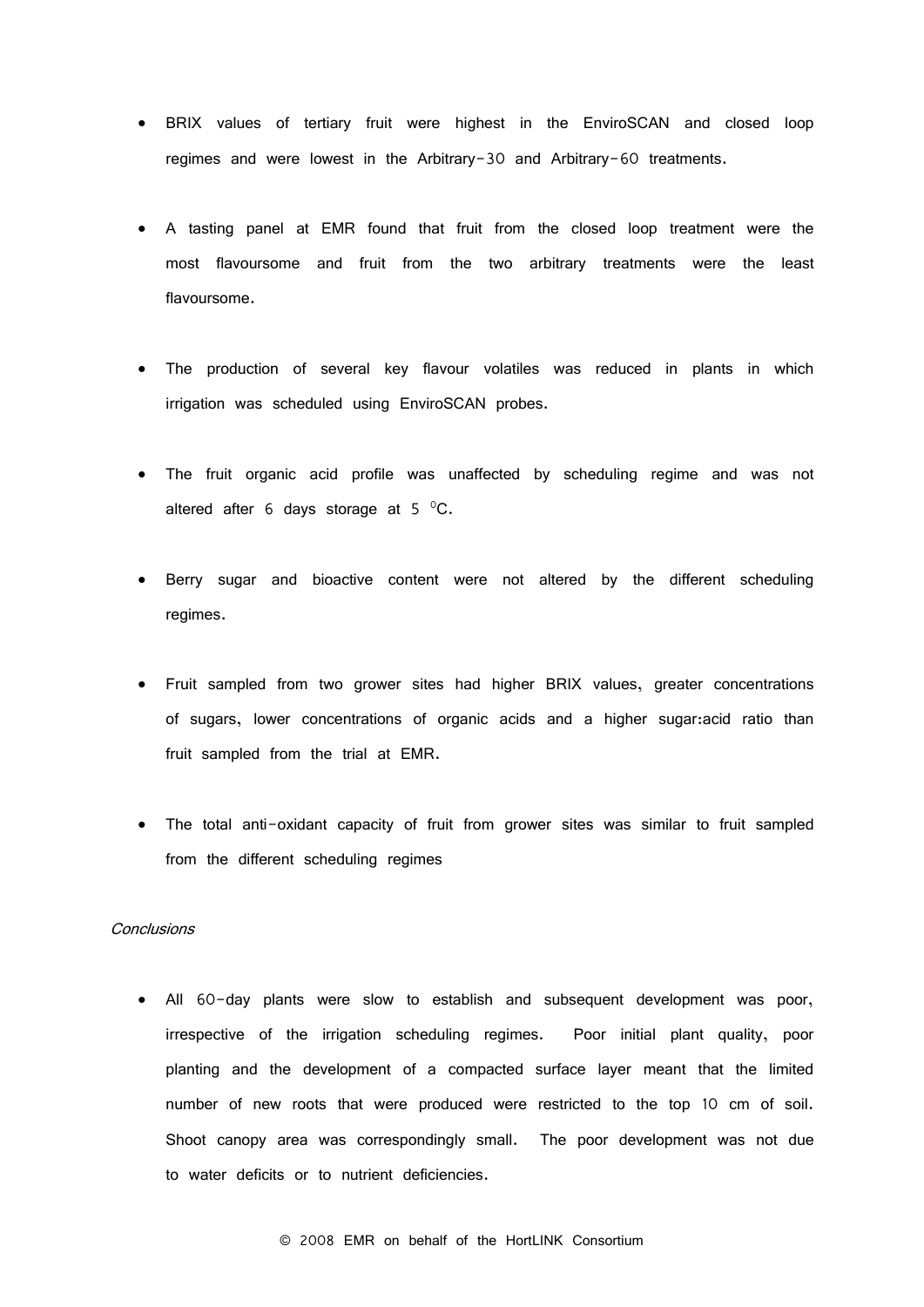- Although there was adequate soil water available at depth, the soil moisture content in the rooting zone (top 10 cm of soil) became limiting during the first two weeks of cropping in beds where irrigation was scheduled using EnviroSCAN probes.
- WUE was improved by between two- and five-fold where some form of irrigation scheduling was used.
- Flavour volatile production was improved by some scheduling regimes. However, moderate shoot water deficits that developed under one regime during cropping reduced flavour volatile production.
- In taste tests, fruit flavour was found to be improved by irrigation scheduling.
- Berry sugar and acid contents were not altered by irrigation scheduling.
- Shelf-life was improved by scheduling.
- Berry antioxidant capacity and bioactive content were not altered by irrigation scheduling.
- The Evaposensor, the EnviroSCAN and the closed loop system all performed satisfactorily.
- The 60-day plants were grubbed after cropping and replaced with misted tips to try to ensure commercial yields of Class 1 fruit in 2008.

# **Financial benefits**